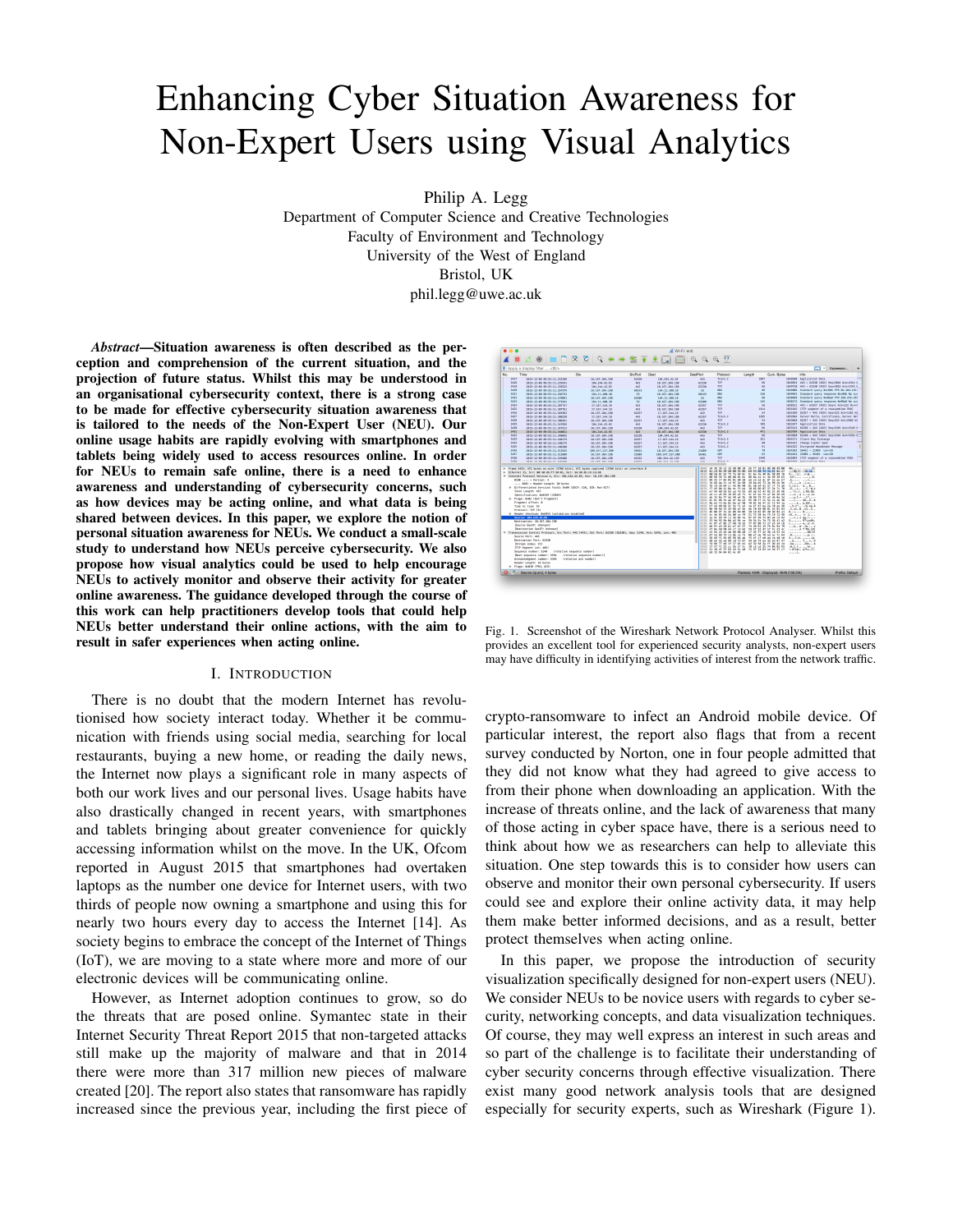However, these tools often require experience and knowledge about low-level networking concepts, and are not designed with novice users as the intended audience. Similarly, the typical security measures that NEUs may currently have in place - such as anti-virus and firewalls - do not allow for exploration of network communication activity between devices. There are a number of reasons why a NEU may wish to visualize their home network - for example, to identify devices that are using large amounts of data, or to identify changes in device behaviour which may imply that malicious software is being used. It could also help to reveal the transmission of personal or sensitive data, such as credit card numbers, passwords, geolocation, or phonebook contacts. Most importantly, the ability to visualize network activity and make sense from this would begin to empower a NEU, where previously they may have acted unaware of what data is shared across the network. In this way, the visualize can begin to educate NEUs on cybersecurity concerns, and allow them to be proactive about their own personal safety when acting online.

The work described in this paper makes the following contributions:

- We position cyber situation awareness in the context of non-expert users (NEUs). We argue the need for greater online awareness and protection for NEUs, which could be enhanced through self-monitoring of online activity.
- We conduct a small-scale survey of NEUs to understand their current perceptions of personal cyber security.
- To support self-monitoring, we present a visual analytics approach to cyber situation awareness, specifically designed for NEUs. We consider how this should differ from traditional security analysis, and how to engage NEUs to promote security awareness.
- We demonstrate a malware security case study, and show how the tool can help to identify and resolve this.

## II. BACKGROUND

Within the field of security visualization, there has been much work that addresses the topic of network traffic visualization. The survey by Shiravi *et al.* presents different visualization techniques for understanding network security [18]. Dang and Dang also provide a survey on security visualization techniques for web information systems [5]. The work of Ball *et al.* describes a network visualization tool that is designed to be 'home-centric' [2], however this is still with the target audience of the security analysts in mind. From the education viewpoint, Schweitzer and Brown discuss how visualization can be used as a technique for teaching security [17]. The textbooks by Marty [11] and Conti [4] also illustrate a number of different techniques for how visualization can help better understand the problems that exist within security. More recently, works such as [8], [10], [3] have all addressed how expert security analysts can visualize network or user activity data in large organisation environments. There are many different commercial and open-source tools available online for monitoring and analysing network activity. It is almost overwhelming how many tools are available when searching online, including Wireshark (Figure 1), tcpdump, Splunk, Cuckoo Sandbox, LiveAction, and SolarWinds Net-Flow Traffic Analyser. However, the majority of these tools are designed with technical users in mind. They may have complicated installation processes, or require a large amount of configuration to be able to use them. They do not cater for the needs of a NEU and are most often designed with organisation security analysts as the primary audience.

Looking more broadly at how visualization is currently used for NEUs, Fulda [6] considers information visualization for non-expert users, and how such techniques can be evaluated, such as by observation. Gough *et al.* [7] propose a set of guidelines for creative practitioners developing visualizations for Non-Expert Users, which we build upon for security analysis. Michel *et al.* [12] propose to use virtual worlds as a method for managing cyber situational awareness. They outline an experimentation of injecting anomalous activity into SecondLife and WoW, to observe whether participants can identify anomalous activity. However, they do not give their results, or divulge on their approach for visualizing such information or detecting such anomalies. Miller and Stasko developed a metaphorical visualization tool called *InfoCanvas* that can report on various data attributes such as number of unread e-mail, via a visual depiction [13]. Stasko *et al.* extend the work to explore how a user may customise their display to create Informative Art [19]. Pousman *et al.* discuss Casual Information Visualization, which is the focus of InfoVis for the masses rather than only for bespoke or expert users [15]. Huang *et al.* present the topics of Personal Visualization and Personal Visual Analytics [9] - two areas within the visualization community that are begin to attract attention as individuals carry sensors such as mobile phones and accelerometers. Abdullah *et al.* describe a visualization framework for self-monitoring of web-based information disclosure [1]. Van Kleek *et al.* propose *Eyebrowse* as a realtime web activity sharing and visualization tool [21], to help individuals better understand how they spend their time of the web. In recent years, society has become more datadriven, which has resulted in more engagement with interactive visualizations in online spaces. Therefore, the challenge of addressing NEUs is an interesting one given that society today is more familiar with interaction and visual representation techniques. We position our work with this, to find the appropriate balance between functionality and learnability for NEUs.

Of particular interest is the work of Rao *et al.* [16], who recently proposed *Meddle*. Meddle uses a VPN for monitoring mobile device network connections, and flags up personallyidentifiable information (PII) that appears in the traffic. Whilst the tool certainly is useful, it does not necessarily support cyber situation awareness, or allow users to visualize their network activity - the primary role is to alert the user when information of interest is detected in their activity. The authors state that the tool is soon to be available for researchers, which would serve complimentary to the visual analytic approach for understanding situation awareness.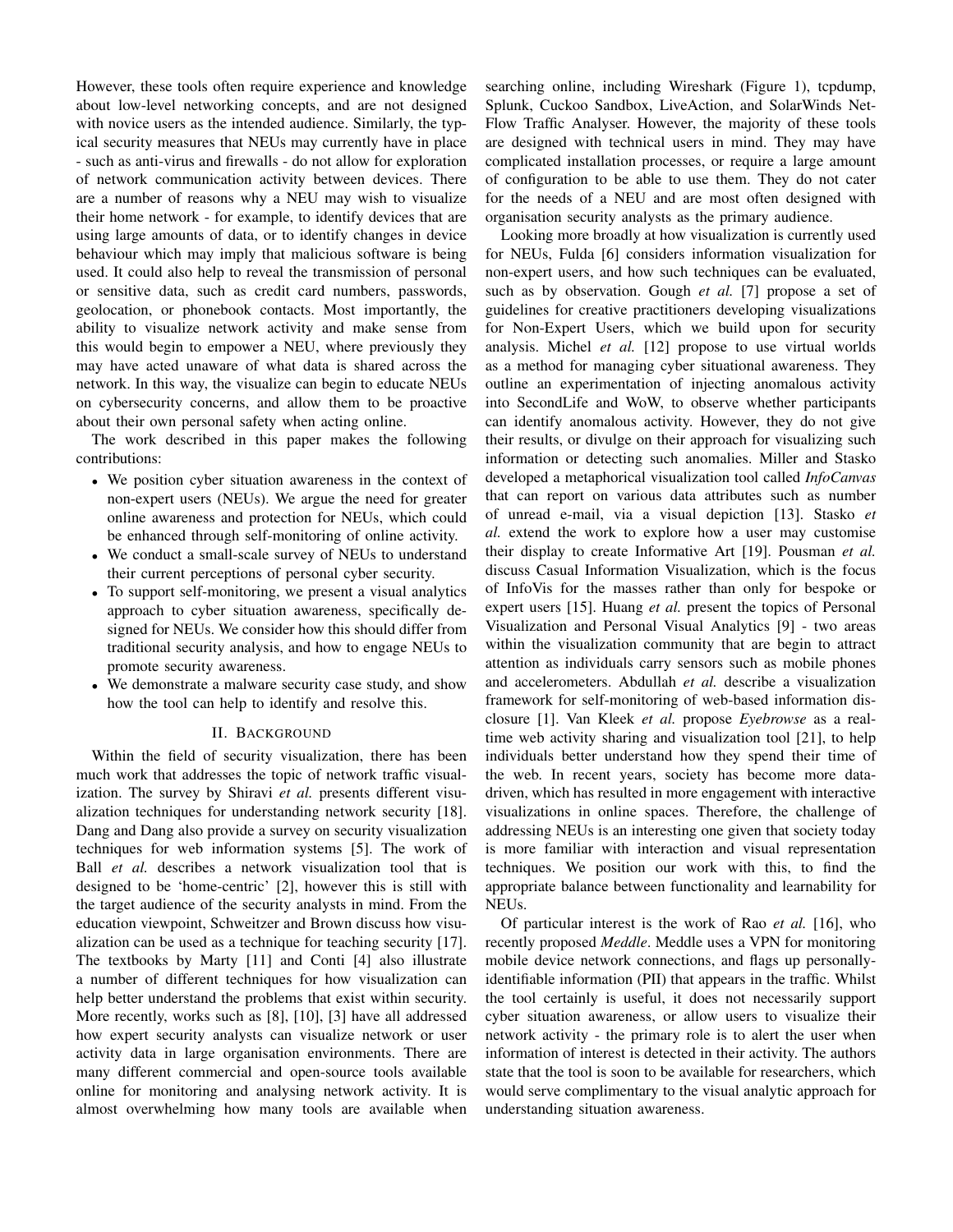# III. CYBER SITUATION AWARENESS OF NON-EXPERT USERS

The ability to access information and resources online is now easier than ever. Smartphones and tablets have led the general public to be able to access information from wherever they may be, and so the Internet is no longer confined to traditional PCs. However, many users may have little or no knowledge of what their devices are doing 'under the hood' - such as what other devices they are communicating with, when they are communicating, and what data is being shared between them. It could be argued that the general user may not need, or may not care about how their device is acting - all they care about is being able to use it as and when required. However, as we continue to rely on technology it is important that users understand the cybersecurity concerns that are associated with Internet-enabled devices. As an example, observing that a device on your home network has unexpectedly started sending or receiving large volumes of data may well warrant a cause for concern.

For those tasked with analysing network activity, tools such as Wireshark provide a tabular view of network activity. For a novice user who is interested to explore network traffic, this list of activity may prove interesting, but not necessarily useful. For a novice user to identify periods of large traffic volume, or which devices and connected at what time, the tabular format does not provide these answers well. In particular, the novice user may be interested to see how many connections are made by a particular device on their network. The vast amount of data that is involved with network packet capture makes understanding this a challenge, however the aim here is to alleviate this barrier to allow NEUs to begin to understand characteristics in their network activity.

To facilitate this research, we conducted a small-scale survey involving 24 participants to establish the views of NEUs on personal cyber security. In order to obtain the opinions of non-expert users, we randomly selected participants based on them choosing to use a library within a University Music department. We chose this setting since the library is predominantly used by Music students, and it was anticipated that these participants would use the Internet frequently, but would not have a technical background or have extensive knowledge on cybersecurity. The hypothesis that motivated the study was that NEUs are probably concerned about cybersecurity issues, and yet have very little awareness of how their devices communicate online. If the right kind of tools were available for better understanding device activity, NEUs may well be more inclined to take a more active role in their own cybersecurity.

From the results gathered, 13 participants were male and 11 were female. 16 participants were aged between 18 and 21, and 8 were between 22 and 26. In response to *"How would you rate your technology skill level?"*, 17 identified themselves as intermediate, and 5 said that they were advanced. Some chose not to declare for this question. With regards to cybersecurity, 15 participants (63%) stated that they were concerned about



Fig. 2. Overview of the ePSA framework. Internet Connection Sharing (ICS) and Virtual Private Network (VPN) allows users to connect to the Internet. On these connections, tcpdump and MySQL capture and store packet data respectively. The web server provides a GUI, that utilises Python-flask and Javascript-d3 for the analysis and visualization of network activity data.

their cybersecurity when accessing the Internet, 8 participants (33%) stated that they were aware of the information that their laptop/desktop communicates online, and 6 participants (25%) stated that they were aware of the information that their smartphone/tablet communicates online.

Participants were then asked whether they use any security tools when they access the Internet, either from their traditional PC or from their smartphone/tablet. Of the 24 respondents, only 4 reported that they use any tools on their smartphone/tablet (two use an antivirus tool, and two use a VPN). For their laptop/desktop security, 16 participants reported using an anti-virus tool, and 12 participants reported using a firewall. When asked *"What do you perceive as your greatest security concern when you are online?"*, most participants mentioned online banking as their primary concern. Other responses given by participants include spam e-mails, data fraud, identity fraud, and malicious hyperlinks.

From the responses given, none of the participants currently monitor or analyse their Internet activity. The participants make use of Internet resources on average for 6.68 hours a day, mostly using laptops (79%) or smartphones (17%). 13 participants stated that they wish they could monitor their Internet activity (with 6 providing a 'don't know' response). 21 participants stated that they thought visualization could be useful for identifying potential threats (with 3 providing a 'don't know' response).

The results from the survey provide a strong case for conducting research in this area, and help to validate our initial hypothesis. It is clear that users are engaging with Internet access more and more, and yet have little grasp on cybersecurity, or feel that current approaches do not address their need. The survey also confirms the fact that there is a significant challenge to be addressed of how to engage users with cybersecurity tools, since only 54% stated that they wish they could monitor their Internet activity. We believe that by visualizing this activity, this can offer steps towards lowering the barrier for entry, which in part may then help make cybersecurity appeal to NEUs, and to make monitoring tools accessible for NEUs, to encourage them to play an active role in understanding their personal cybersecurity.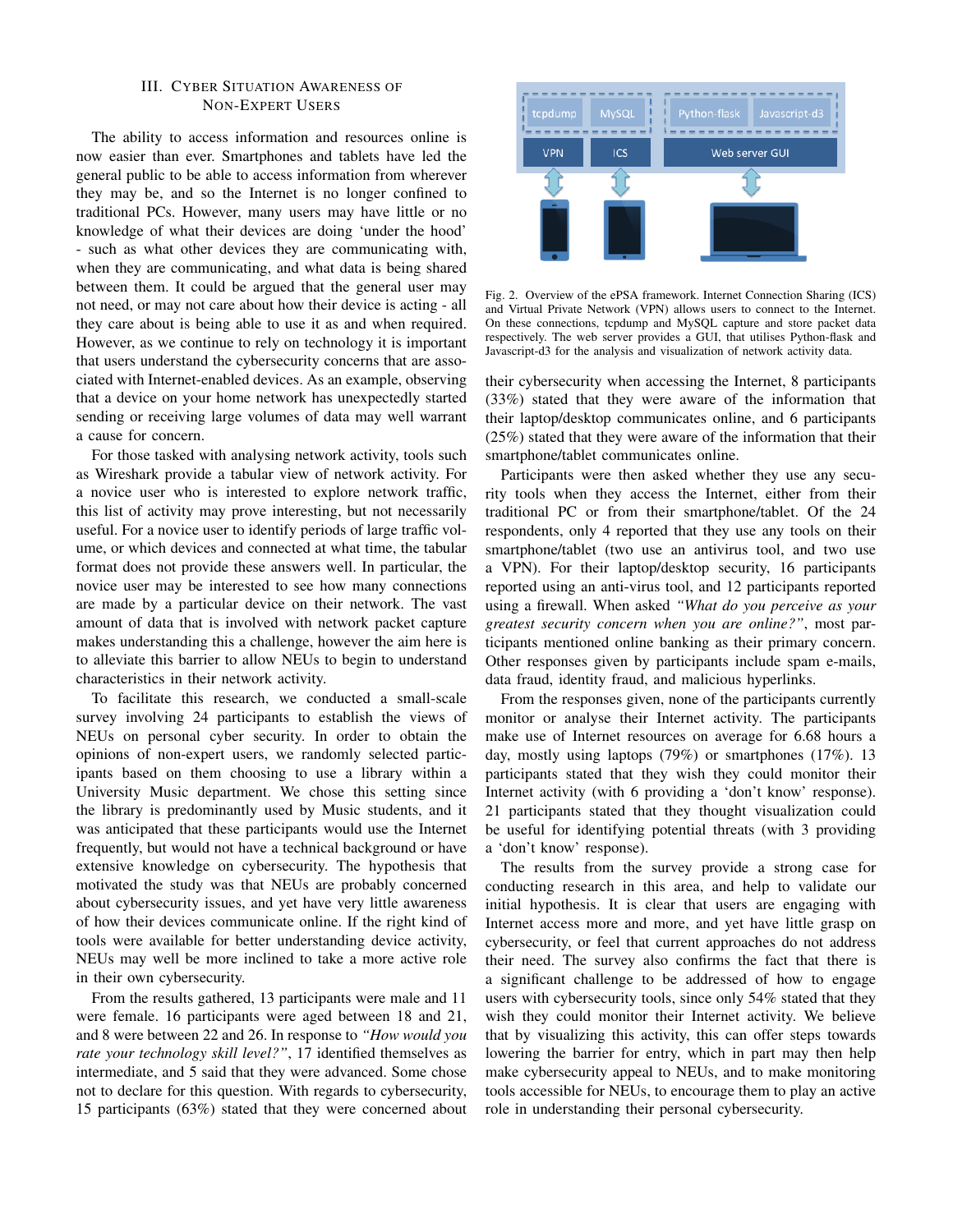

Fig. 3. Full view of the ePSA web-based user interface. There are three primary views: timeline view, communication view, and network view. A dialog view is also available that provides detail. Each view can be minimised if not desired, and layout is configurable for preferred layout (e.g., on a smartphone). All views are linked via interaction techniques. In this example, the user hovering on the timeline shows the timebar, highlights the corresponding row in the dialog view, and highlights the corresponding source (red) and destination (green) nodes in the network view.

# IV. DEVELOPING CYBER SITUATION AWARENESS TOOLS FOR NON-EXPERT USERS

From our small-scale survey, it became apparent that NEUs may be inclined to take an active role in understanding cybersecurity if appropriate tools were available to better understand their cyber activity. In this section, we describe the process of developing an initial prototype tool that we call ePSA (Enhanced Personal Situation Awareness) for collecting, monitoring, and visualizing device activity. The prototype consists of two main components: the first is responsible for the collecting and storage of network activity, and the second is responsible for the analysis and visualization of network activity.

## *A. Data collection and storage*

Figure 2 shows an overview of the ePSA framework. Devices connect to the service that runs on a dedicated workstation using either a Virtual Private Network (VPN) or by Internet Connection Sharing (ICS). By using ICS, the system will broadcast a wireless network, much like the wireless network from the main home router. The VPN option extends upon this to support monitoring of activity on smart devices whilst away from the home. The collection of network traffic is performed using the tcpdump command line tool. A simple python script is used to manage the continual execution of tcpdump and to store the packet data (packet number, timestamp, source IP, source port, destination IP, destination port, protocol, packet size, and summary information) into

a MySQL database. The full packet capture can be stored to support deeper packet investigation, however for many NEUs this would be outside the scope of their usage. The system has been designed to be able to run continuously, with minimal requirements on available memory or CPU usage so that this can be left running on a home computer. The graphical user interface is provided by a web server, based on python-flask and javascript-d3. By using this configuration, the visualization tool can be accessed by smartphone, tablet or PC, and similarly, the packet capture can be performed for any Internet-enabled device in real-time.

In addition to supporting real-time network capture, the system is also designed to support historical analysis from existing packet captures. Whilst this may not necessarily be the intended use case for many NEUs, this could be beneficial to more advanced users such as security analysts who wish to investigate a particular scenario. For the purpose of demonstrating the system, we make use of a publicly-available packet capture dataset from malware-traffic-analysis.net. One advantage of this is that their packet captures are designed as tutorials for security analysts, where the packet capture is known to contain some incident of particular interest which the analysts are tasked to find. In the following section, we describe the different visualization components that make up our visual analytic tool, and we show how these support the exploration and analysis of the incident to identify the malicious activity that occurred in the captured activity.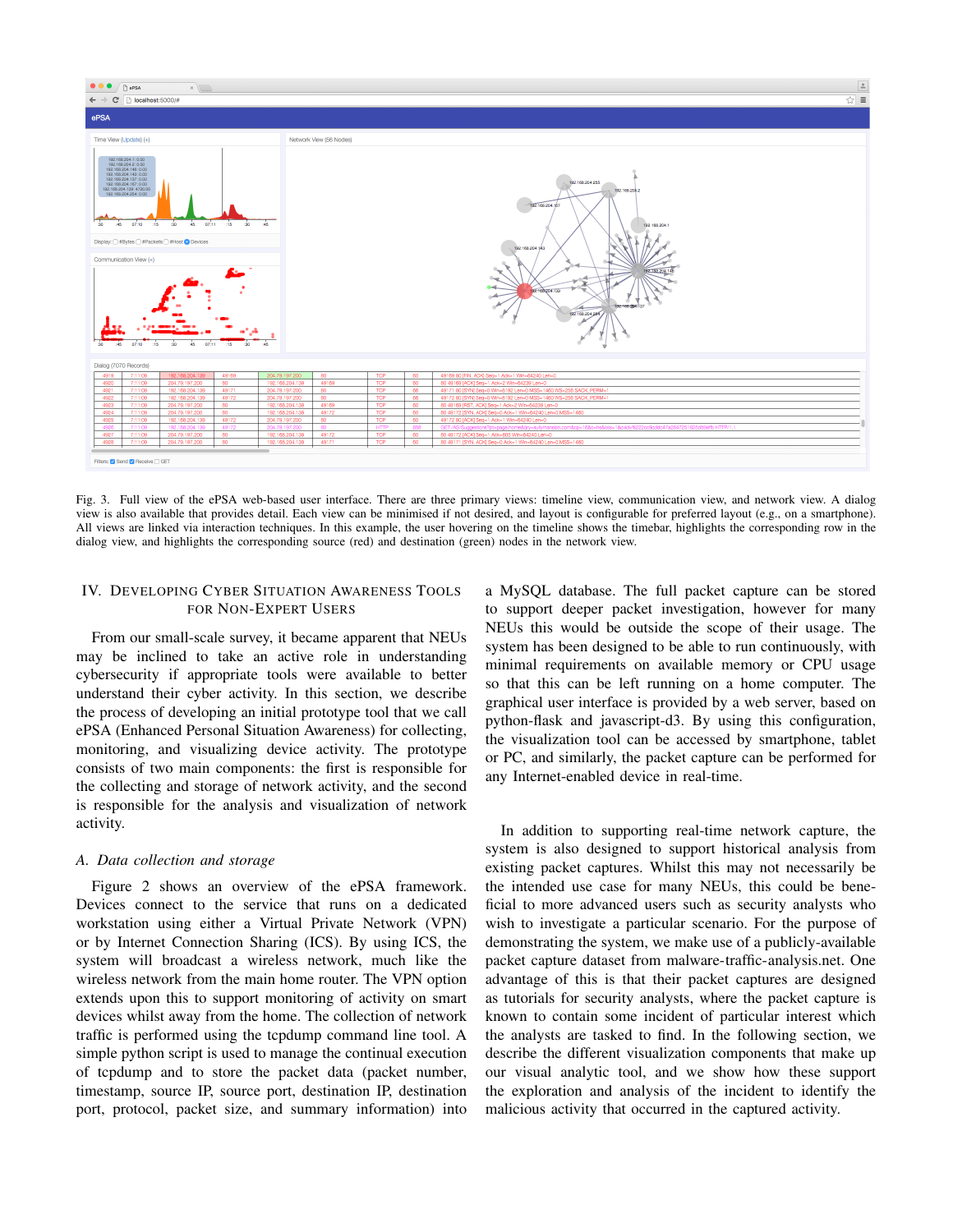

Display: ○ #Bytes ○ #Packets ○ #Host ● Devices

Fig. 4. Timeline View. We use a streamgraph to show the amount of activity on each device. This reveals that of 8 local IP addresses, there are 3 devices that are responsible for the majority of the activity (shown by the orange, green, and red peaks). We have brushed a particular time period to drill down, show by the translucent red highlight. The black line shows the selected time point, and the blue overlay shows the corresponding values at that time.

#### *B. Data visualization and analysis*

Visualization is playing an increasingly-important role in our society when it comes to analysing and understanding large volumes of data. Here, we focus on how visual analytics can be utilised to allow NEUs to engage and interact with network data related to their Internet-enabled devices. By visualizing and interacting with network activity data, users may begin to discern how, and what, their devices are communicating online. In doing so, the objective is to promote cyber security and cyber situation awareness for NEUs so that they become more vigilant of threats when acting online.

Figure 3 shows the main ePSA user interface. We purposely adopt visual components that are believed to be relatively simple and clear to understand so as to avoid overloading the user. The three main visuals are the timeline view, the communication view, and the network view. In addition, the dialog view at the bottom provides detail of the raw activity data. This level of detail is possibly out of scope for many NEUs to engage with initially. However, by using a linked view approach with the visualizations, the detail can be filtered based on users selections and interactions. In this fashion, we believe that this can help to facilitate the understanding of network activity for those users who may be interested to know more detail. In addition, by using a window-based GUI, views can be minimised or repositioned so that the user is presented only with the level of detail that they are interested in. Likewise, the GUI is designed to be responsive for smartphone and tablet displays so that the GUI fits the screen size appropriately. We choose not to hide any views from the user, but instead allow them to choose what they wish to see and how their wish for this to be laid out. As they become more familiar and confident in using such a tool, they may find that more detailed views are useful in conjunction with the visualizations.

Figure 4 shows the timeline view from the main interface. This serves as a the main starting point for exploration and analysis, by providing an overview of activity on a timeline.



Fig. 5. Communication View. This shows source and destination devices for a particular time period. Each row of the scatterplot is a distinct IP address. When the user selects a device (red), all destination hosts are revealed (blue). Opacity relates to the volume of traffic at a given time. Patterns can be seen such as single points of contact, or when communications begin with a particular host.

The visualization is based on a streamgraph, which presents a stacked area chart, across a period of time. The visualization is designed to show the count data, such as bytes sent/received, packets sent/received, number of hosts currently connected, or the volume of traffic for each device connected. In the view shown in Figure 4, each colour represents a local device, and the area denotes the amount of traffic at a given time. Here, we see quite clearly that there are three main devices on the network (shown by the orange, green and red areas). The user can hover over the timeline to obtain details for a particular moment in time, or the user can filter a particular time period (shown by the pale red region) which then updates the other views accordingly. In this fashion, the view provides a clear overview of activity, and a means to filter the data to a particular period of interest based on some characteristic (e.g., volume of traffic from a particular device).

Figure 5 shows the communication view which is represented by a scatterplot. As with the timeline view, we maintain time along the x-axis to promote consistency. The y-axis is an ordinal scale that represents all IP addresses over the observed time period, so that each row in the plot relates to a unique IP address in our data. Figure 3 shows the view with no interaction, where all points are red to indicate all sources of traffic. From the interaction with the timeline view, this allows us to 'zoom-in' on a particular time period, so that only communications within the brushed region of the timeline are now shown (the timeline shows from 07:10.10, to 07:11.00). In addition, interaction allows a user to highlight activity for a particular device. In Figure 5, the user selects the row corresponding to IP 192.168.204.137, and the plot now shows the communication from this device in red, and the destination devices in blue. This may be particularly useful to observe as and when the device begins communication with a previously unobserved device. We suspect that many NEUs may choose to stick to the timeline view and the network view, however as familiarity and confidence grow, this may prove beneficial. In particular, for more complex cases such as understanding the patterns of communications, this becomes a useful visualization.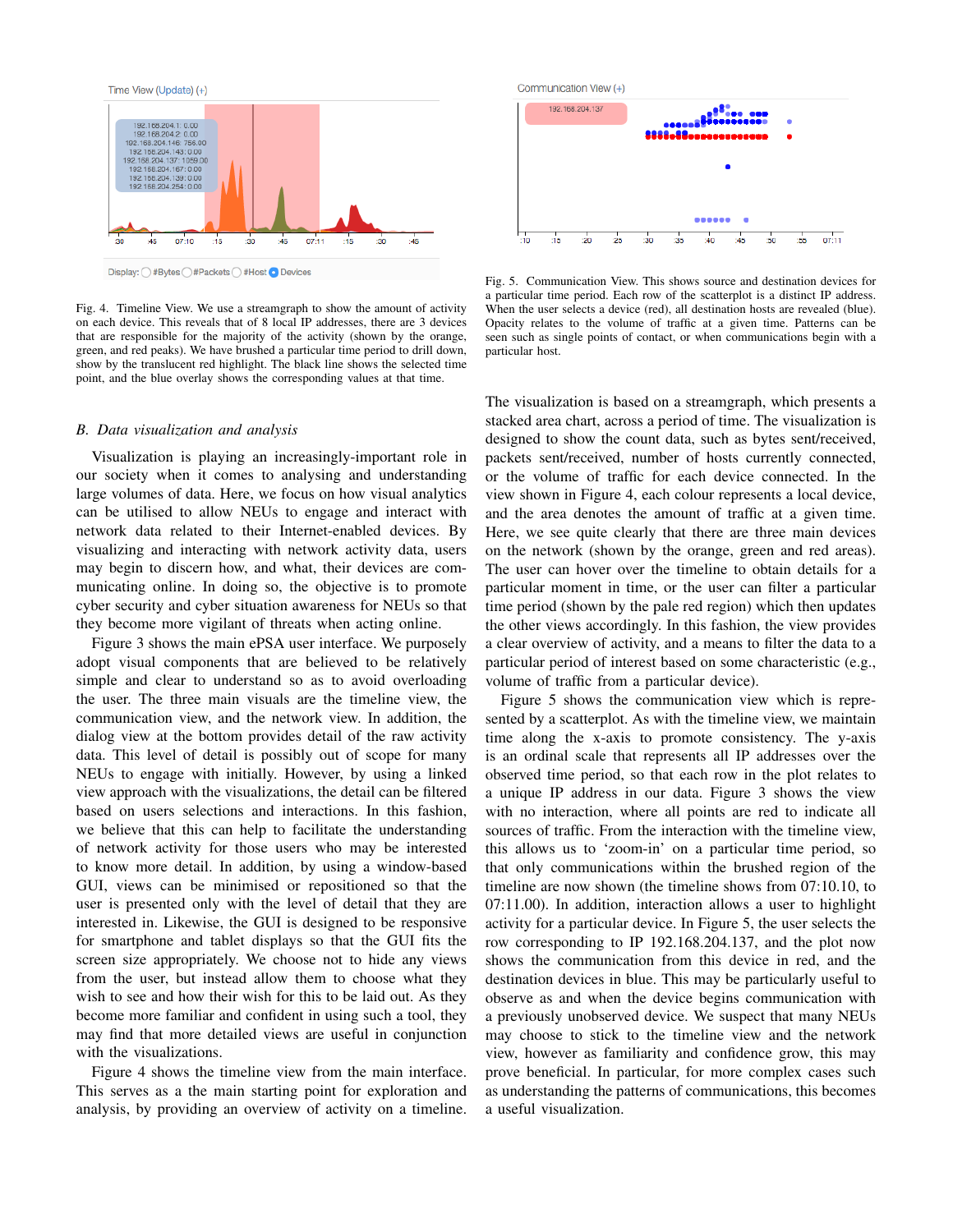

Fig. 6. Network View. We use a fixed ring layout for local devices, with a dynamic force layout on all other nodes (i.e., external hosts). The red node has been selected for investigation due to the large number of connected hosts. When selected, destination nodes are highlighted in cyan.

Figure 6 shows the interactive network view. A semi-forcedirected layout is utilised, where local devices (i.e., devices that IP addresses are in the range 192.168.\*.\*) are fixed in a radial layout and represented by a large node in the graph. Smaller nodes are indicative of all other (typically external, or specialist) IP addresses. Compared to a traditional force-directed approach, this provides clearer indication of what nodes are of particular interest which would be highly beneficial for NEUs. Here, it becomes clear to see that there are three nodes of particular interest that generate most activity on the network, shown by the connections to smaller nodes that are in proximity of the larger nodes. This reinforces what was seen from the streamgraph timeline, however now we can also see additional information such as commonalities between the three devices (i.e., nodes that all three devices connect to). Users can interact with the view to help enhance their understanding - including typical drag and selection techniques. When the mouse is positioned over a particular node (like the red node shown), the destination nodes are shown in blue. We also incorporate a logarithmic-scale for the destination nodes, which can be mapped to different attributes. In this example, the node scaling shows a relative view of the amount of communication between the selected node and each destination, which allows nodes with high traffic to be easily identified.

Filters can be easily incorporated to search the packet details and reduce the complexity of each linked visualization. We also provide common filters as default checkboxes that the user can toggle on or off. An example of this is a GET filter, that simply identifies traffic that states 'GET' in the information tag. Whilst simple, it effectively filters all traffic except that of file resource requests for loading web content, making it a powerful tool for more informative investigation. Figure 7 shows the network view with the GET filter applied. In addition, since we would expect this to relate to HTTP



Fig. 7. Network View with the GET filter applied. This reveals the three main local devices, and the hosts that web content was downloaded from. The filter can also be used to reveal anomalous activity. Here, size is mapped to anomalous port activity. The large cyan node communicated over port 27800, compared against other GET traffic that used port 80. The dialog view shows five packets that reveal this as the source of the malicious software.

traffic on port 80, we can employ an anomaly detection routine with the filter to identify deviation from this expectation. The scaling of the destination nodes represents the amount of anomalous traffic based on the expectation of the filter. We can see one particular node that appears larger than the others. With this filter applied, an obfuscated URL becomes clear in the dialog view (which was the source of the malware), which is then followed by a number of files being downloaded on port 27800. Of course, we can not expect a NEU to identify this purely from the traffic data in the detail view alone. However, with the support of the visualizations to obtain an overview of the activity, along with the linked interaction between the different views, the ability to filter in on potentially interesting activity becomes much easier to achieve. The visualizations and interactions are designed to be simple yet intuitive for representing, and analysing, the underlying data, which can potentially help encourage users to engage with such tools, and help to promote their awareness of such activity.

## V. DISCUSSION

In this paper, we have put forward the case for developing visual analytics tool that can help to encourage better cyber situation awareness for NEUs. We have conducted a smallscale survey to understand the opinions of NEUs, and we have demonstrated a prototype software tool that begins to depict network activity. In this section, we discuss the challenges that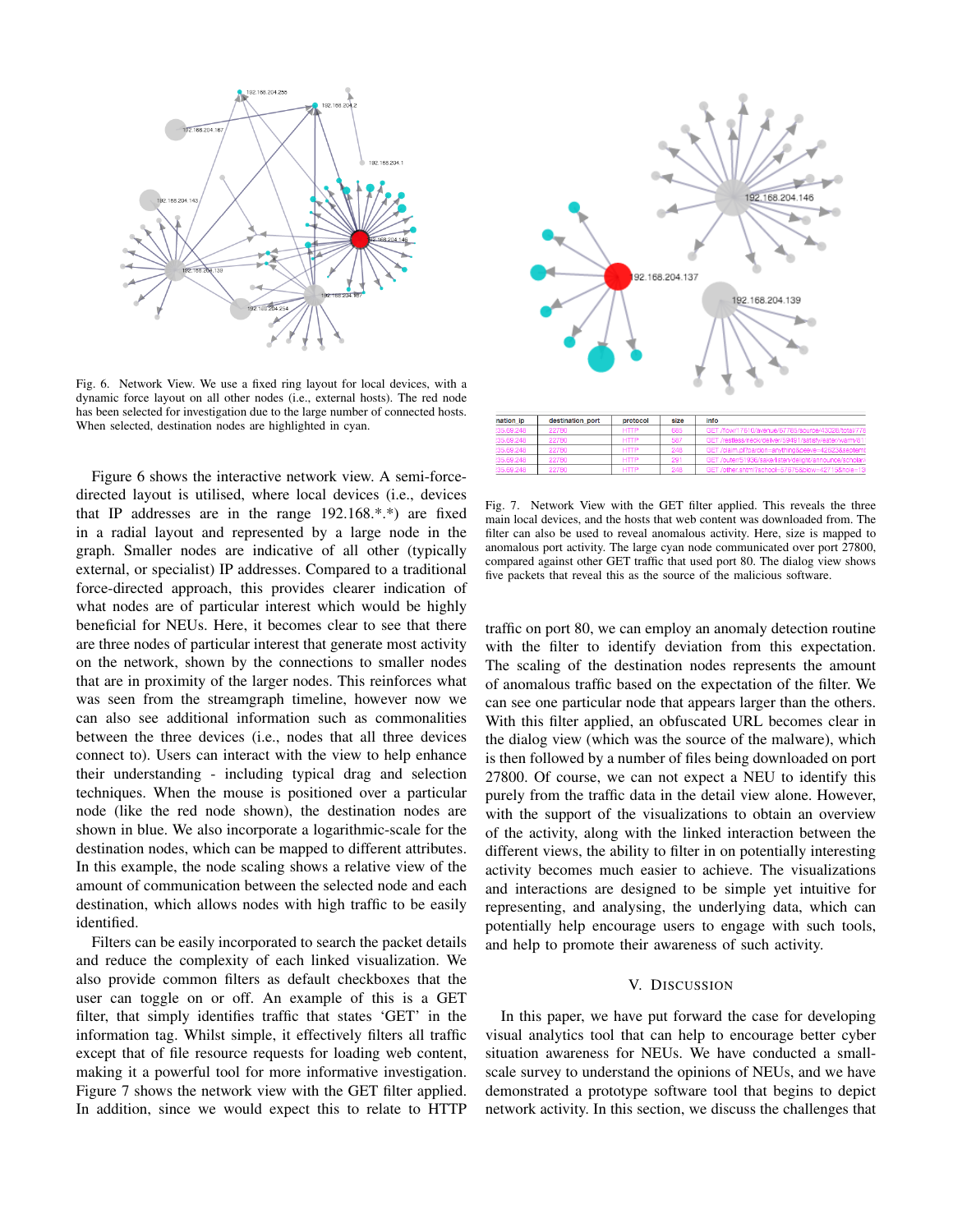we have identified over the course of this work, and consider how this work may be developed further.

# *A. Visualization*

With regards to the visualization designs, we have made a conscious effort to use relatively simple and clear techniques for illustrating network activity. This is primarily to avoid the issue of overloading for NEUs, which would instinctively discourage users from engaging with the system. There is debate over the effective use of network graph visualizations, since these can become unmanageable when there are a large number of nodes and connections. To alleviate this, we have used filtering of the timeline, and also incorporated the semifixed radial layout of local devices. Other approaches such as a matrix view can be useful to show corresponding source and destinations for large volumes of data, however we believe the abstract nature of these does not fit well for supporting a NEU. It may be that as a user becomes more familiar and more confident, then the tool could support a variety of representations and interactions.

One possible extension to the current work is to consider how different visualisation forms could be used to represent Internet activity. In this initial prototype we choose a clear, yet functional, approach that provides a good starting point. Other ideas may include metaphorical visualizations, such as cityscapes and other human environments (e.g., gardens). In addition, by integrating anomaly detection techniques, the visualization could alter based on this deviation, so that they user can identify that something requires investigation. Although we have considered this approach, one challenge for a NEU is that the mapping becomes more complex between the data and the visual representation. It may also obscure the original data so that analysis of the situation becomes much more difficult to perform. In the future, we would like to extend our preliminary survey to a larger user study, that would examine the use of personal network activity visualization by NEUs, to see whether seeing their own network activity helps to enhance their online awareness.

## *B. User engagement*

Another important challenges associated with this work is how we encourage NEUs to engage and analyse their online activity. From our small-scale survey, whilst most felt that visualization would help to identify threats, only 54% of participants wish that they could monitor their own Internet activity. In some way this is unsurprising - people want to access the information they are looking for online, rather than being burden with information about how they accessed this. However, it is important that if they should want to, or need to, understand what is happening at the network level that they are able to do this and do not believe that such capability is out of their reach.

In addition to this, many NEUs may believe that cybersecurity is something that they should not need to actively monitor, and that automated tools should be designed to do this for them. As our survey showed, many are familiar with anti-virus and firewall products for their desktops/laptops, but not for their smartphones and tablets. We acknowledge that users are not necessarily going to, or expected to, constantly monitor their activity in this fashion. We would argue however, that should there be reason to do so, that users should have simple and intuitive tools available to support them rather than having to rely on expert users. In particular, as the Internet of Things continues to evolve and we have more and more devices on our home networks, it may become more crucial to support this form of home monitoring. This work represents the early stages of how to support NEUs with understanding cybersecurity. In the future, we would like to incorporate more sophisticated tools based around machine learning, such as multiple anomaly detectors that can provide clear reports for the user of what has been detected and what action they should take. We would also look to integrate firewall configurations that can check traffic before it reaches the user endpoint, to provide a more complete solution for home network monitoring. In addition, we would also like to explore how user intent can be captured so as to characterise typical behaviour, which may further help for identifying unexpected anomalous activity. Currently, the visualizations only report on the network activity, but do not provide much contextual information for the user, which would help enhance their awareness further.

To support the research of visual analytics for cyber situation awareness further, we intend to release our software tools online as open source (please visit http://www.plegg.me.uk for more details). In doing so, we hope that users and organisations will use the tool to visualize their own networks, to obtain greater 'network cognisance'. Despite the primary target audience being NEUs, there is clear potential for organisations to benefit from better approaches for visualizing their network activity. We hope that in the future we can extend this work based on input from individuals and from organisations, to see how this can be utilised for better network understanding and defence, whilst also maintaining a clear and comprehendible view of the underlying network complexity. We would anticipate that many security professionals could utilise our software in collaboration with existing security tools. In particular, the dialog view links with Wireshark so that our tool can support exploration and filtering, and Wireshark could then be used for deep packet investigation.

## VI. CONCLUSION

We propose a framework that is designed to support NEUs to engage with network traffic analysis in order to better support their understanding and perception of cyber security concerns. The framework relies on the concept of capturing and storing network activity from Internet-enabled devices, and using a visual analytics GUI to analyse and understand the patterns within the activity. By incorporating visual analytic tools that are suitably-designed for NEUs, it allows them to explore and begin to analyse their own network activity. This can be beneficial to identify when devices are behaving